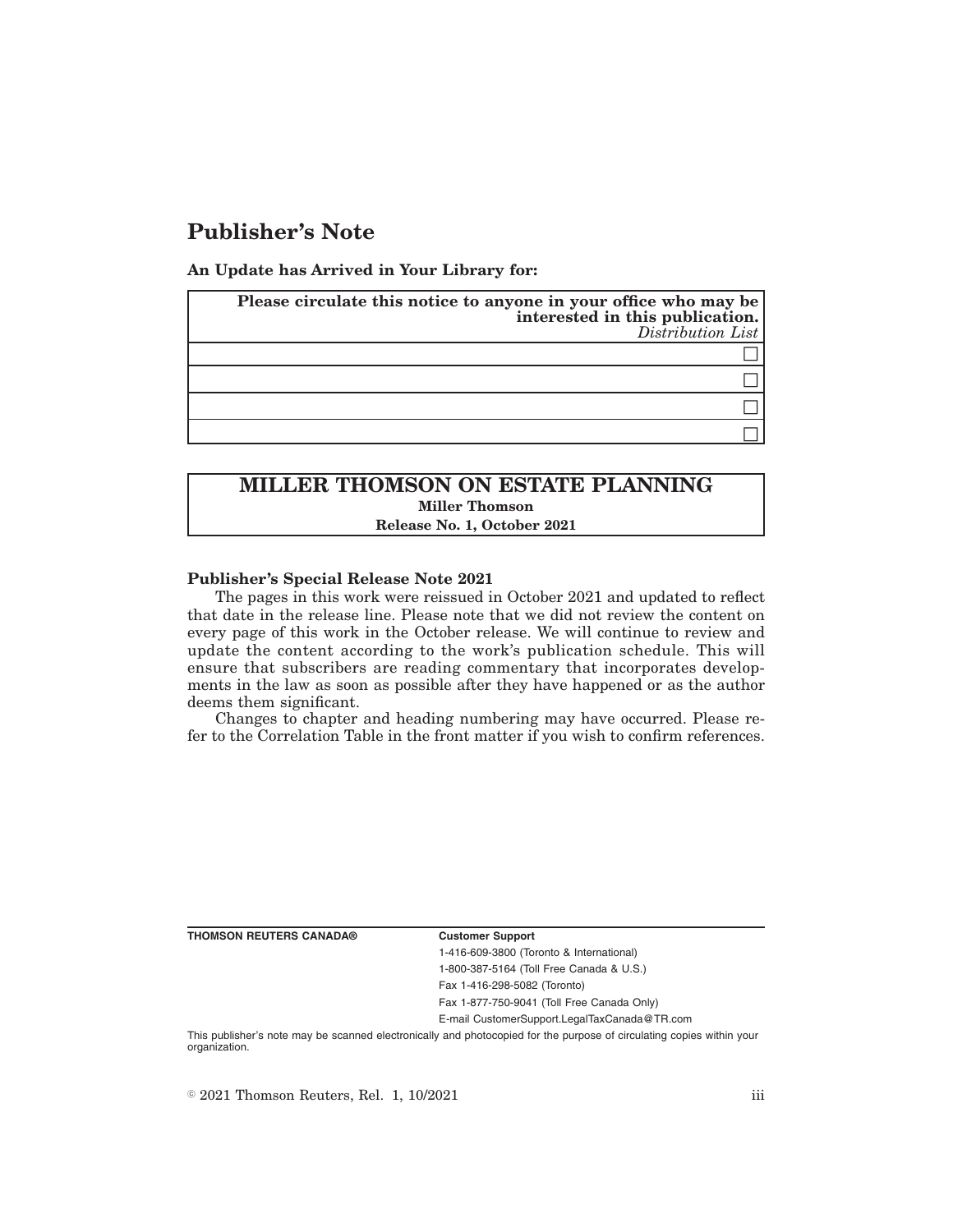*Miller Thomson on Estate Planning* offers insight into estate planning, trusts, estate administration, insurance planning, charitable planning, business succession and corporate restructuring and the legal implications of immigration, emigration, and other cross board issues. This practical looseleaf service is updated regularly to ensure that you'll always have access to the latest information and developments.

This release features extensive updates to the commentary and case law in Chapter 11 (Income Splitting, the Tax On Split Income (''Tosi'') and the Attribution Rules).

### **COMMENTARY HIGHLIGHTS**

- **Potential for Income Splitting —** A special tax was introduced in section 207.8 of the Act that is payable by a specified employee on an "excess EPSP amount", generally defined as an employer's contribution allocated to the specified employee that exceeds 20% of the specified employee's salary received in the year from the employer. The special tax does not apply in respect of payments made to a trust governed by an EPSP before March 29, 2012, or before 2013 pursuant to an obligation arising under a written agreement or arrangement entered into before March 29, 2012.
- **Prescribed Rate Loans —** Interest is charged on the loan at a rate of at least *the lesser of*: The prescribed interest rate *in effect at the time the loan was made*; and an interest rate that would have been agreed on at the time the loan was made between arm's length parties; interest payable in respect of the lender's particular taxation year was paid to the lender not later than 30 days after the end of the taxation year; and interest payable in respect of each of the lender's previous taxation years on the particular loan was paid not later than 30 days after the end of each such taxation year.
- E **Use of a Trust —** It should generally be considered inappropriate to refer to a trust, particularly in a legal sense, as a separate entity that holds property. Rather, it is trustees who are the holders of legal property rights. For example, shares held "in a trust" are in fact legally owned by the trustees, and the trust and fiduciary obligations upon which the trustees hold such property is a matter of the duties they hold towards their beneficiaries.
- **Meaning of "Desired"** Where the payment in question is not for the benefit of the taxpayer but is a benefit conferred on another person there is, in subsection 56(2) a requirement of intent, as expressed by the word, "desired", as in a benefit that the taxpayer desired to confer on the other person. That issue was addressed in *Ascot Enterprises Ltd. v. R.*, wherein the Federal Court of Appeal held that where there is no intention to confer a benefit subsection 56(2) does not apply.

### **ProView Developments**

Your ProView edition of this product now has a new, modified layout: